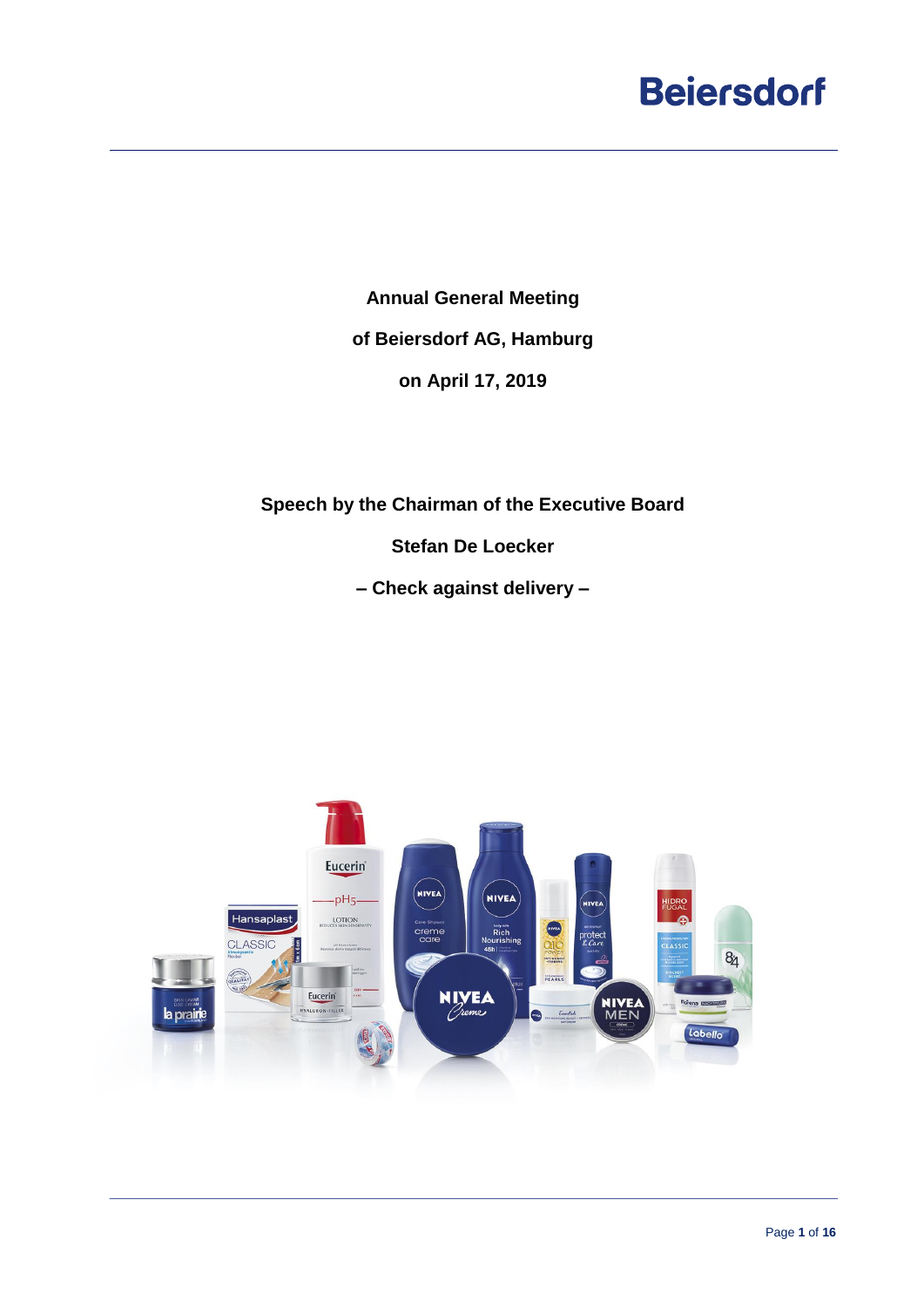Dear Shareholders,

Ladies and gentlemen,

A very good morning to you. On behalf of the Executive Board of Beiersdorf AG, I would like to welcome each of you to this year's Annual General Meeting for the financial year 2018.

Today is a premiere for me. It is my first official appearance in the Hamburg Messehallen in my new role as CEO. When I joined Beiersdorf, I had one main ambition: To further advance Beiersdorf and its unmistakable brands throughout the world. I have known these brands since my teenage years. It is an honor for me to continue to support their success story in my new role.

Beiersdorf is a company with purpose. This is not some buzzword to us. It is a reality: For more than 100 years, our overarching mission is skin care. This is where our strengths lie. In research and among our consumers. We want to continue this heritage.

Let me say a few words about myself for those of you who don't know me yet. I have been involved in the consumer industry for nearly 30 years. I have spent more than half of my career working in Europe and worked in growth markets for the last 10 years. At the same time, I have a long-standing and close relationship with Germany in both my professional and private lives. I joined Beiersdorf nearly seven years ago. I know the Company and the people who make it successful. I have a clear idea of where Beiersdorf currently stands. And I understand the opportunities that the Company, your Company, has and the challenges that it faces.

I recently took a "Listen & Learn" tour that enabled me to speak with our consumers, retail partners, and employees all over the world and to gain an even better understanding of Beiersdorf. All of this helps me implement the vision I have as new CEO:

To sustainably bolster the future of Beiersdorf amid the historic change that is sweeping through our industry. I want to ensure that we will be just as successful in 20 years as we have been during the past decades. This is how I view my job.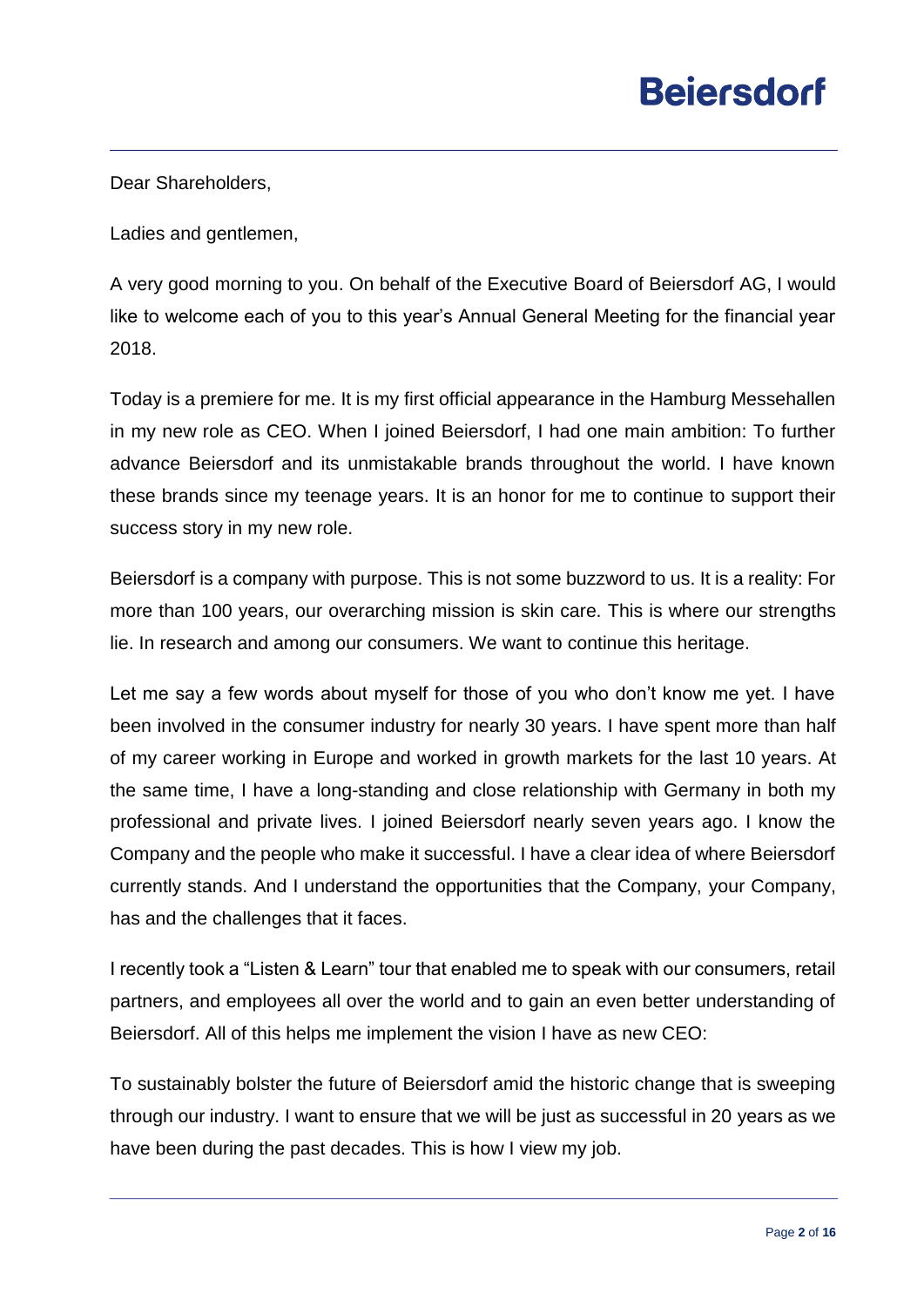We will succeed in doing so if

- we place consumers at the center of all of our activities,
- we work as a team, applying the very best in each of us and working closely together,
- we continuously strengthen the relationship between brands and people,
- we offer relevant innovations,
- we enhance our successful core business and, at the same time, boldly invest in new business fields and markets.
- And if we keep our eye on the big picture in everything we do that is, on society and the environment.

I will talk in detail about these issues today. About topics that are on your mind as well as mine: What challenges does Beiersdorf have to face? How will we tackle them? And what opportunities will be created for us?

To begin with, I would now like to go over some of our achievements during financial year 2018.

How did Beiersdorf perform in 2018?

The Company outpaced the market in the reporting year. We hit our profitability target even while facing unfavorable exchange rates and increased price and purchasing costs.

In organic terms – that is, excluding acquisitions – sales rose 5.4 percent. In nominal terms, sales climbed by 2.5 percent. This difference was mainly due to negative exchange rate effects. As planned, the EBIT margin remained at the previous year's level, 15.4 percent. The return on sales after tax rose 0.7 percentage point to 10.5 percent. Earnings per share improved by 8.4 percent to  $\epsilon$ 3.21.

Let's now discuss the performance of our Consumer Business Segment. Sales increased here by 5.0 percent in organic terms. In nominal terms, growth measured 1.6 percent. Unlike our competitors, we use the current exchange rate when calculating organic growth for Argentina. If we had applied previous year's average exchange rate, organic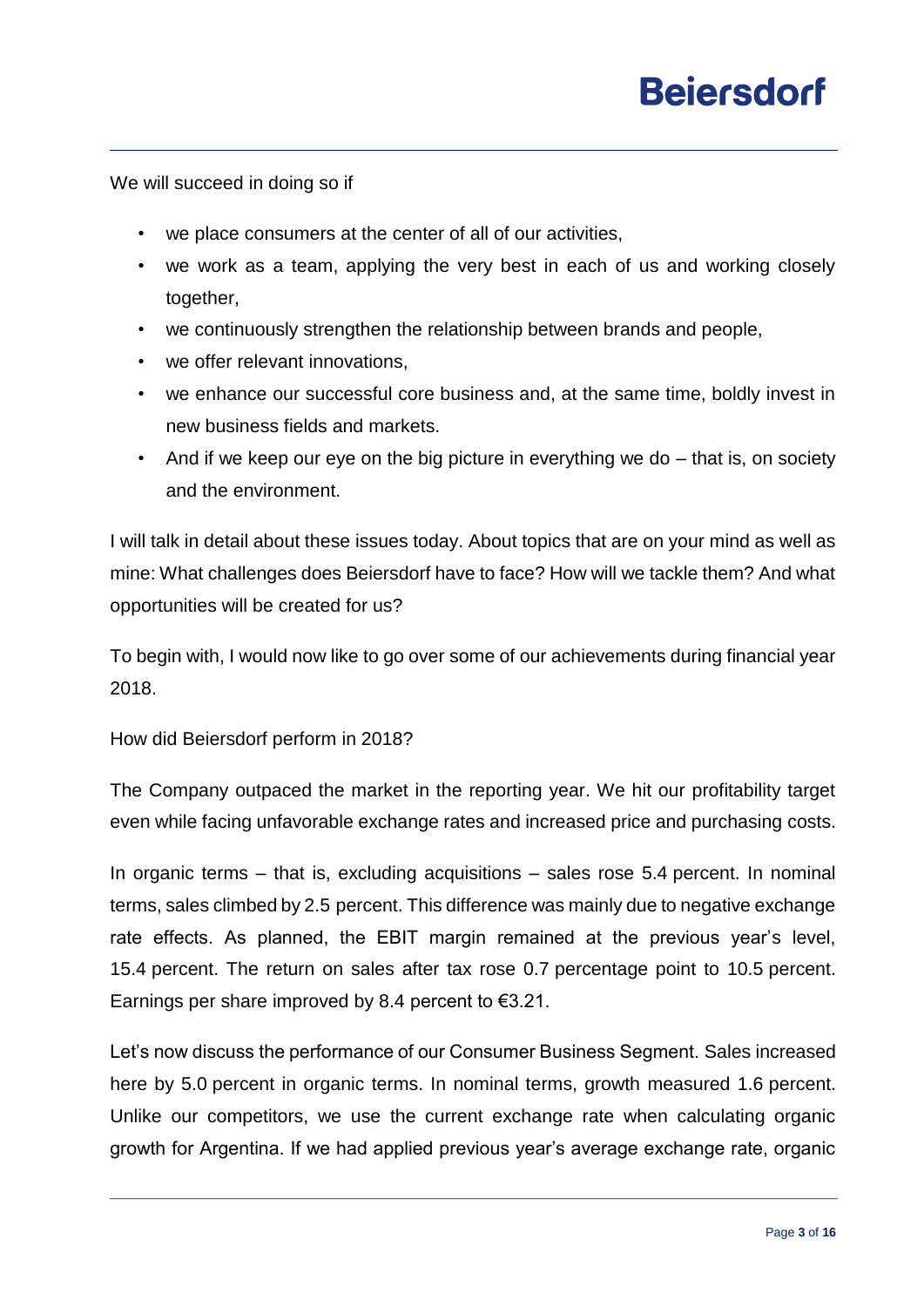growth for the Consumer Business Segment would have been as high as 5.9 percent. La Prairie performed exceptionally well. It generated half of the sales growth produced by Consumer. In doing so, it was the Company's most powerful sales driver during this past financial year. However, overall, our growth momentum slowed noticeably in the second half of the year.

Let's now turn our intention to the sales of our brands.

NIVEA achieved a plus of 2.8 percent in a highly competitive market. Pricing trends remained a serious challenge in Western Europe, as did the weakened currencies of some developing countries, as I mentioned earlier, that diminished the buying power of local consumers. Price increases did not manage to completely offset these negative factors.

Our Derma brands Eucerin and Aquaphor grew by 5.9 percent. The United States, Germany, and Thailand were the key drivers of this performance.

In contrast, the Healthcare business unit, with its Hansaplast and Elastoplast brands, had a difficult year. Sales declined by 1.8 percent. The key reasons for this drop were delayed product introductions and operative challenges that we have since addressed. The economic crisis in Argentina also had a negative effect.

Sales of La Prairie products skyrocketed, rising 38.5 percent. The main momentum for this rise was generated by the strong growth produced by the luxury market in East Asia and the travel retail business. But the dynamic of the demand is not the only reason for this strong performance: La Prairie's continuing success is also the result of tremendous ingenuity.

tesa continued to rebounded in 2018. In this business segment, we develop high-quality self-adhesive system and product solutions for industry, trades and private consumers.

Organic growth climbed by 6.8 percent during the reporting year. This was a significant rise from the previous year's level. The main reasons were the good performance in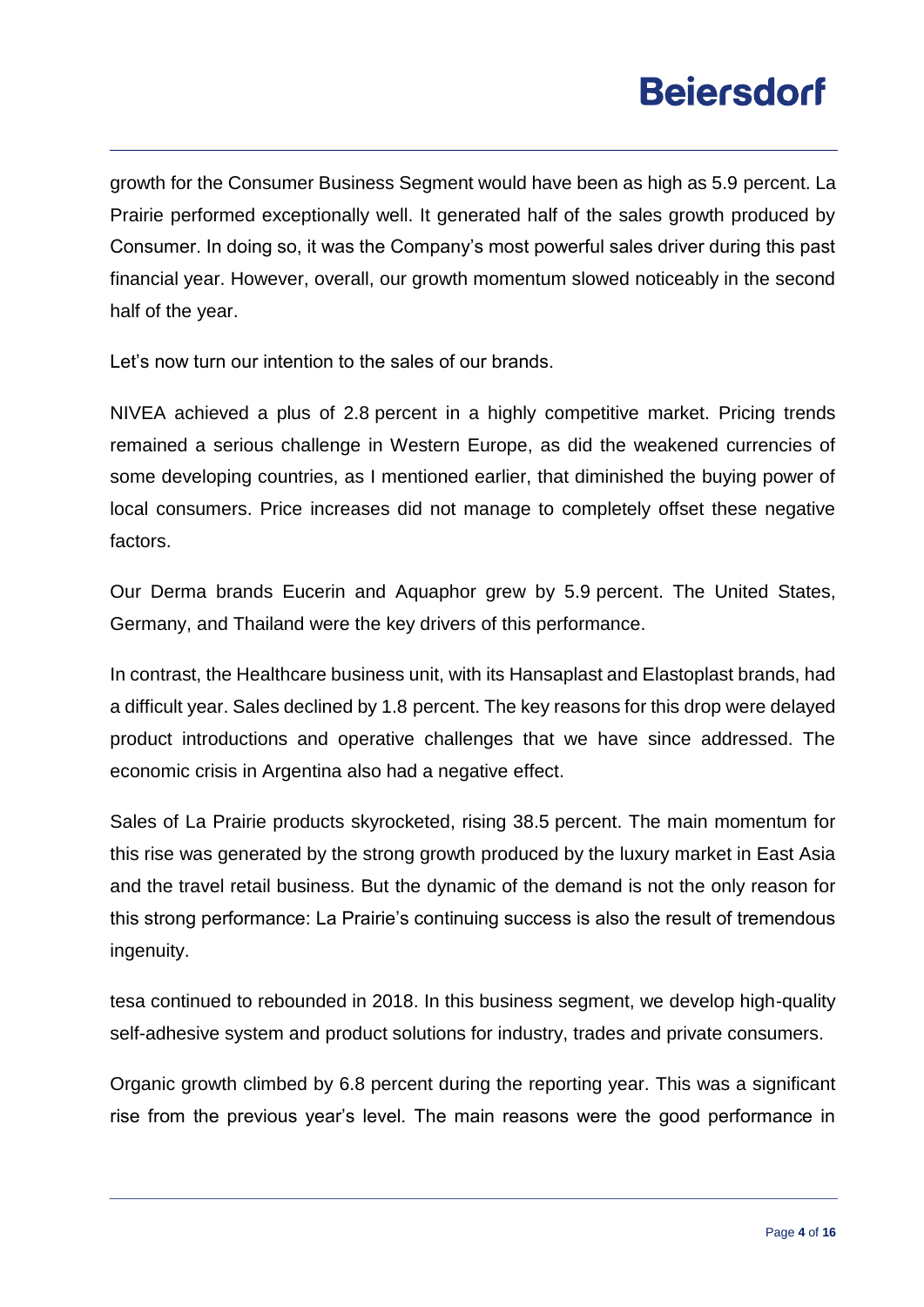Consumer Electronics in Asia and continued growth in demand from the U.S. automotive industry.

tesa acquired four companies in the first half of 2018 – and already in the previous year. These companies ideally complement tesa's national and international product portfolio.

One of the companies is *nie wieder bohren AG*. The latest acquisition involved the London-based *FormFormForm Ltd.*, a well-known maker of the kneadable glue Sugru. With these acquisitions, tesa further bolstered the strong position it already has in the global market.

#### Dear shareholders,

It is people who move Beiersdorf forward. For this reason, I would now like to express my sincere thanks to the nearly 20,000 people who work at our Company around the world. Their work and perseverance were crucial. What characterizes our employees? They stand up to the headwinds and see challenges as an opportunity. It is a trait that I really respect about them. I am sure I can also speak for our shareholders when I express my gratitude to them all.

I would also like to take this opportunity to expressly thank my predecessor, Stefan F. Heidenreich, for all of his good work.

Ladies and gentlemen,

Our brands stand for the highest level of skin-care expertise around the world. We have earned this reputation with the exceptional quality of our products, our ingenuity, and, increasingly, our ability to tailor our products to the needs of local markets. This creates trust.

I would like to share a few examples of this approach from the reporting year:

• Our Q10 product range has been a success story for 20 years now. We constantly enhance and optimize it by applying the latest research findings. In 2018, we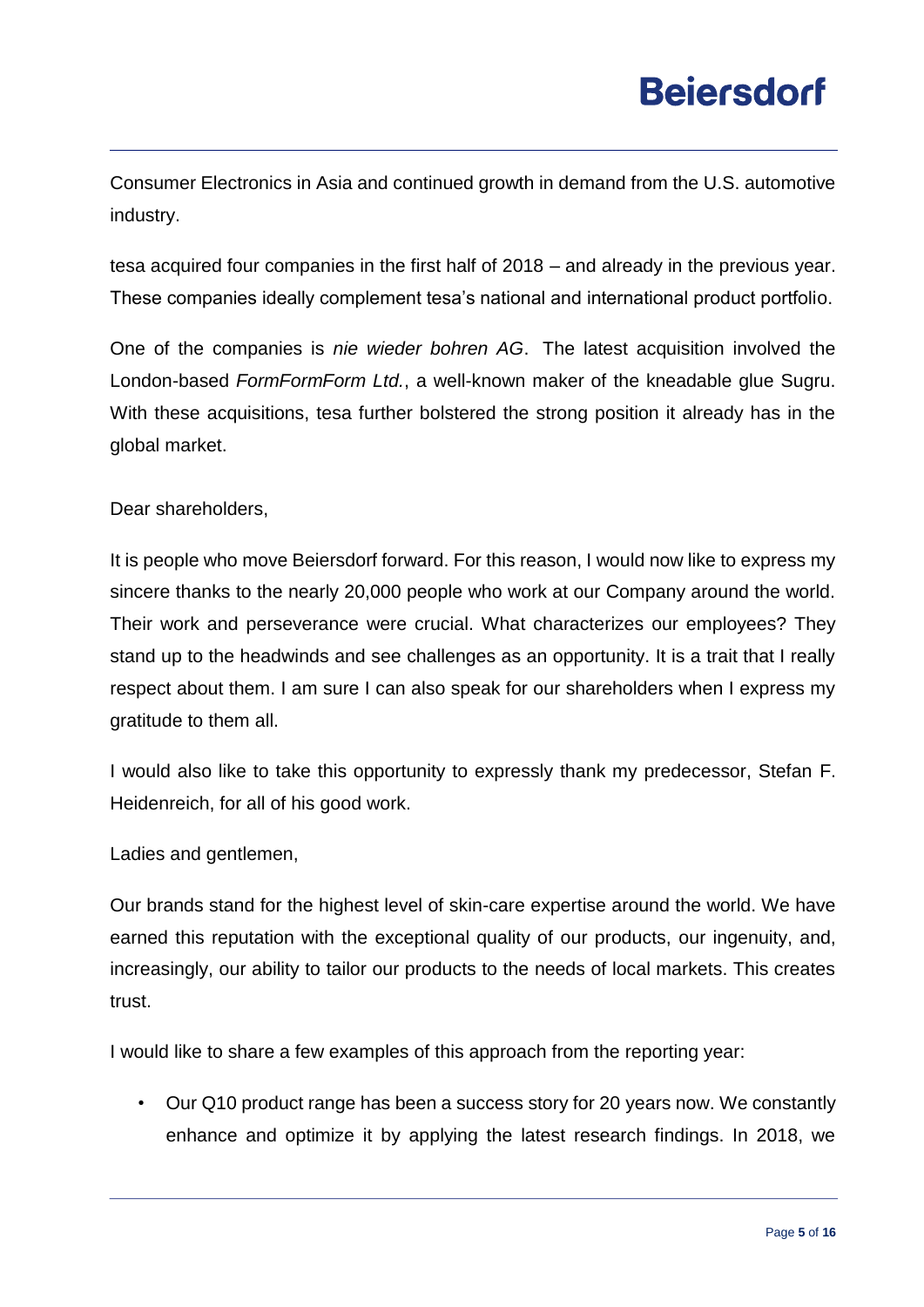launched NIVEA Q10 Power, a highly effective facial care series. The products contain not just cell-active Q10; they now also include 10 times more creatine, a solution that increases the nourishing effect significantly.

- With our new series NIVEA Sun UV Face, we have developed sun protection products that meet the special needs of the face's skin. The product's light texture provides immediate protection from UV-A and UV-B rays while adding a layer of moisture.
- One of the most successful market launches for men in 2018 was aimed particularly at younger consumers: the NIVEA MEN Deep series. We simultaneously rolled out four product lines in this series worldwide: face care, deodorant, shower gel, and hair care.

Our Derma brands also excelled with innovations last year.

- We were the first to launch an anti-age peeling and serum that is suitable for all skin types. Eucerin Hyaluron-Filler Night Peeling & Serum refines the skin texture, promotes skin cell renewal, and plumps up even the deepest wrinkles.
- Eucerin Aquaphor Protect & Repair Ointment helps irritated skin to rapidly regenerate. Aquaphor is the ointment of choice for dermatologists in the United States, ranking No. 1 on the recommendation list.

Our plaster brand Hansaplast advanced the area of wound healing from a single source in 2018. Thanks to our efforts, normal consumers can professionally care for wounds from the start to finish. That is, they can clean a wound, protect it, and heal it. In addition to our range of adhesive bandages, we provide Hansaplast Wound Healing Ointment and Hansaplast Wound Spray.

As I previously mentioned, La Prairie has produced breathtaking success in recent years. 2018 once again saw a number of innovations for the most popular collections: Skin Caviar, White Caviar, and Platinum Rare.

Ladies and gentlemen,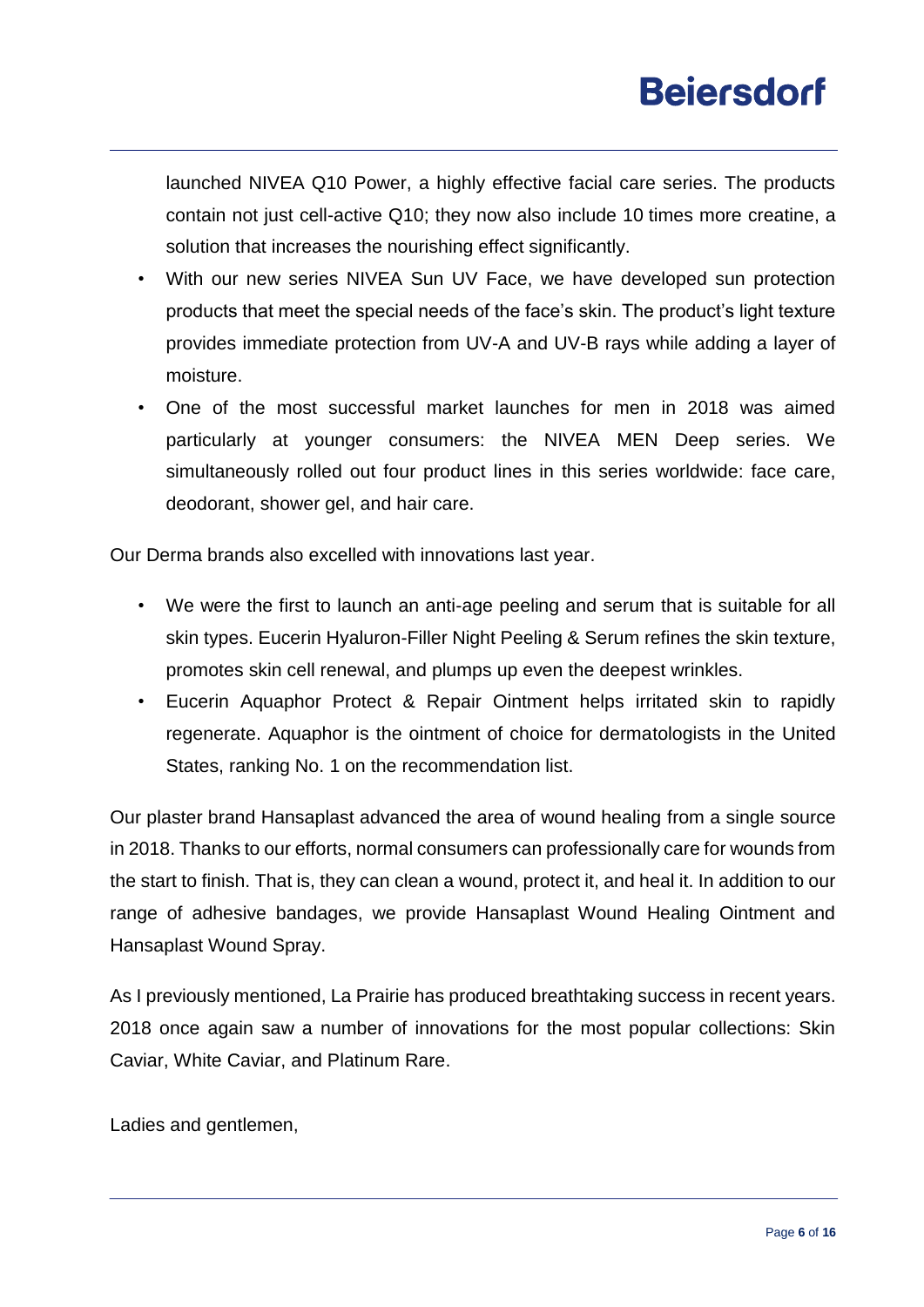Even though we talk a lot about globalization, we know that we ultimately serve local markets. This factor will play an even greater role as we move forward. Consumer needs exist locally, consumer decisions are tied to local surroundings.

- In a German health and beauty store around the corner.
- While making a digital purchase with a smartphone in China.
- In a mom & pop store in Kenya.
- Or at the airport, in hotels or in our online shop.

This is why we have set up regional research and development centers. The goal here is to develop products that suit different climatic or cultural characteristics. We want to offer local consumers exactly what they are looking for.

- In 2018, for instance, the first NIVEA Hydration Super Mousse won over female consumers in Asia. This facial cleanser provides three times more moisture to the skin during the washing process than typical cleansers do.
- Another example is the deodorant NIVEA MEN Duo we launched in India. Its formulation ensures that the body stays fresh even in constantly high ambient temperatures.
- It is also possible that a regionally developed product will turn out to be so popular that it can be successfully marketed internationally. My favorite example is Micellair Rose Water that was developed in the Middle East. This product combines rose water, a regionally favorite ingredient, with micellar water and valuable almond oil. The result is a product that gently and thoroughly cleans the face's skin. The product is now being sold in more than 50 countries.

But local R&D on its own is not enough. We also have to be there! Consumer centricity is all-important for us. For this reason, we systematically invested in the development and expansion activities in 2018. And we did so at both locations as well as research and production units. Examples include Brazil, India, Thailand, Poland, and Nigeria.

In 2018, we also expanded our portfolio of more than 160 subsidiaries to include Egypt and Pakistan.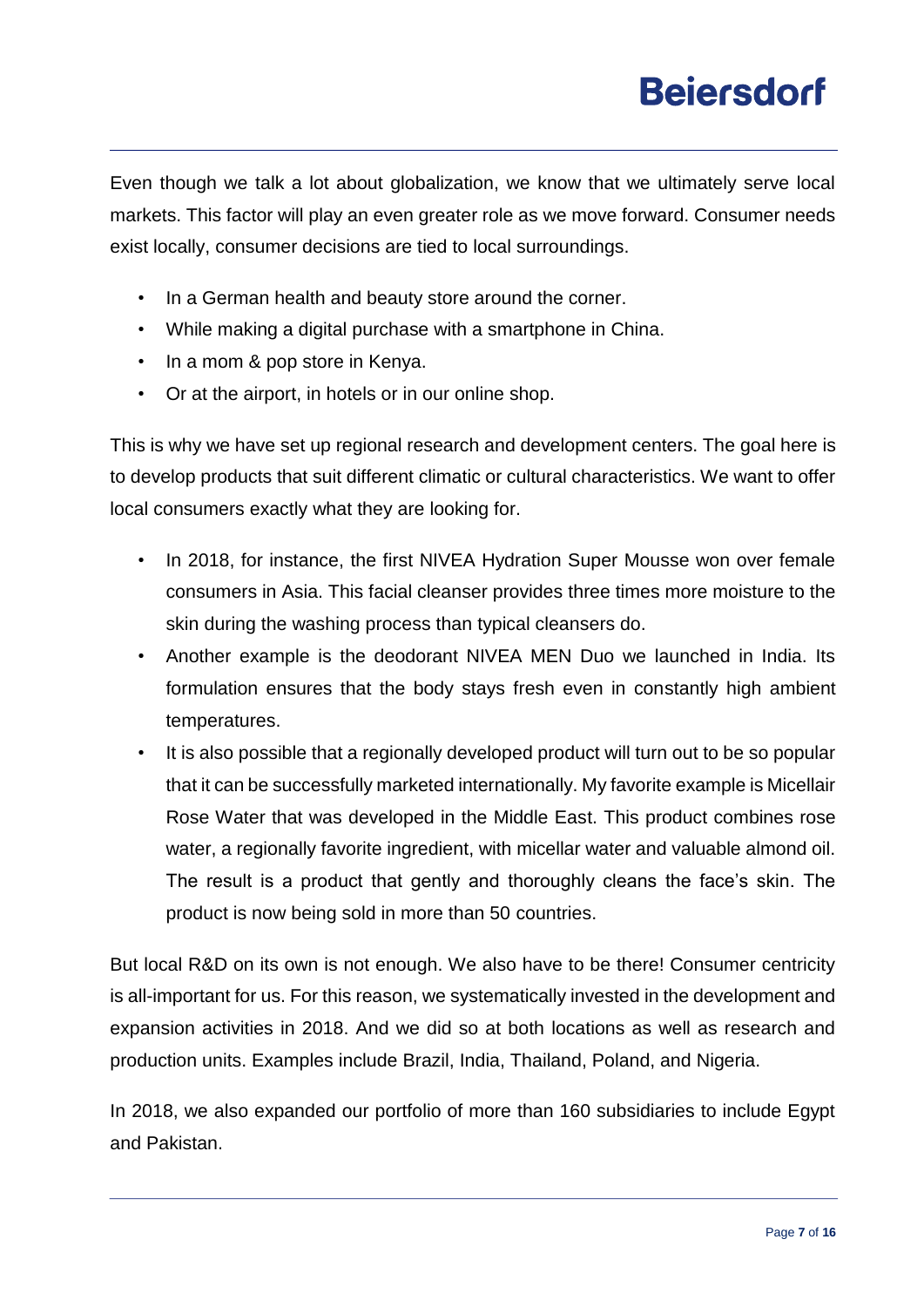But that doesn't mean we are neglecting our home market. Two weeks ago, we laid the foundation stone for our new headquarters in Eimsbüttel. The new Beiersdorf Campus will finally bring us even closer together. Even in this digital age, local collaboration among people is essential. We can serve consumers in the best-possible way if functions like research & development, marketing, sales and supply chain work closely together.

We will have an expanded R&D center in Eimsbüttel. About 3,000 state-of-the-art work stations will be created at the campus. This project is of great significance not simply from a business perspective; it is a conscious expression of our commitment to the city of Hamburg and to our roots. I am already looking forward to the relocation in 2021. And then really to the completion of the project in 2023.

The year of 2018 is now history.

My focus has been the future for some time now. We are building on a solid foundation. Nonetheless, we are facing far-reaching changes. The dynamics of today's markets bear little resemblance to those of the past. In addition, consumer expectations change particularly fast. We must now take on these challenges. As we do so, we know one thing: They all represent excellent growth opportunities. But we must take decisive action now!

The consumer goods industry is on the verge of historic disruption. Digitalization of the global economy is empowering consumers in a new way: They can express individual wishes like never before. And they are now in a position to forcefully express these expectations. They can use new means of communications to share their message directly with millions of people.

A new era has dawned for retailers and suppliers as well. With the help of digitalization, they can respond to individual needs in an unimagined way. Immediate, that is, in real time.

The future of skin care is personalization. Unlike anything else, skin is an expression of personality and as a result highly emotional. This is already reflected in the success of small, focused brands that serve special target groups with specific wishes. In just a few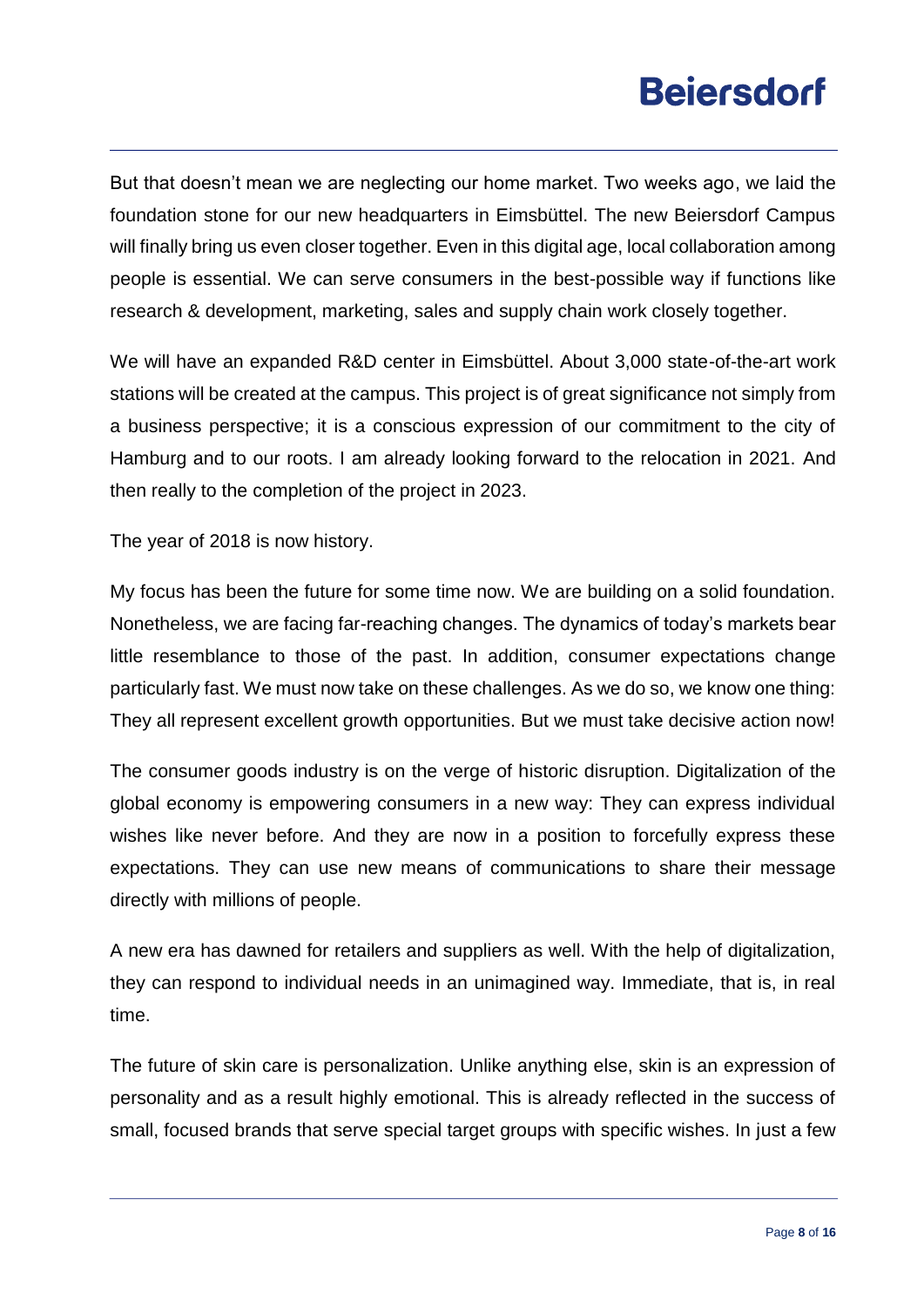years, they have conquered nearly 40 percent of the European mass market for skin care products.

This trend represents a huge challenge to Beiersdorf. It is applying pressure to our existing business. Particularly in Europe. Growth, market share, profits: These are not metrics that have "eternal lives." We generate 50 percent of our global sales in Europe. You can indeed continue to succeed for a while by following the same game plan. But we cannot secure the future of Beiersdorf by taking this approach.

The situation requires immediate, effective action.

In addition to these far-reaching changes, Beiersdorf as THE skin-care expert has tremendous long-term opportunities. Skin care is a highly attractive market. It will continue to grow continuously. And consumers search for products and services that offer true added value. And they are willing to pay for them as well.

What needs to be done?

We must now take steps that will enable future Beiersdorf generations to look back at us and say: The foundation for the Company's long-range future was laid in 2019. At the time, decisions were made to produce competitive growth – not just for years, but for decades. Steps were taken to ensure that Beiersdorf would continue to grow sustainably.

Unlike virtually any other company, Beiersdorf has the potential to successfully shape the future.

We have iconic brands that are loved all over the world.

We focus on skin care – this is our core area of expertise. In 1911, we developed NIVEA Creme, the first creme based on a water-in-oil emulsion. We produced the first sun protection product in 1936. Body lotion followed in 1963. We created a new care market, for men, in 1980. The extremely successful entry in the deodorant market followed in 1991. In short: Continuously exciting people with new innovations that mean something to them is part of our DNA.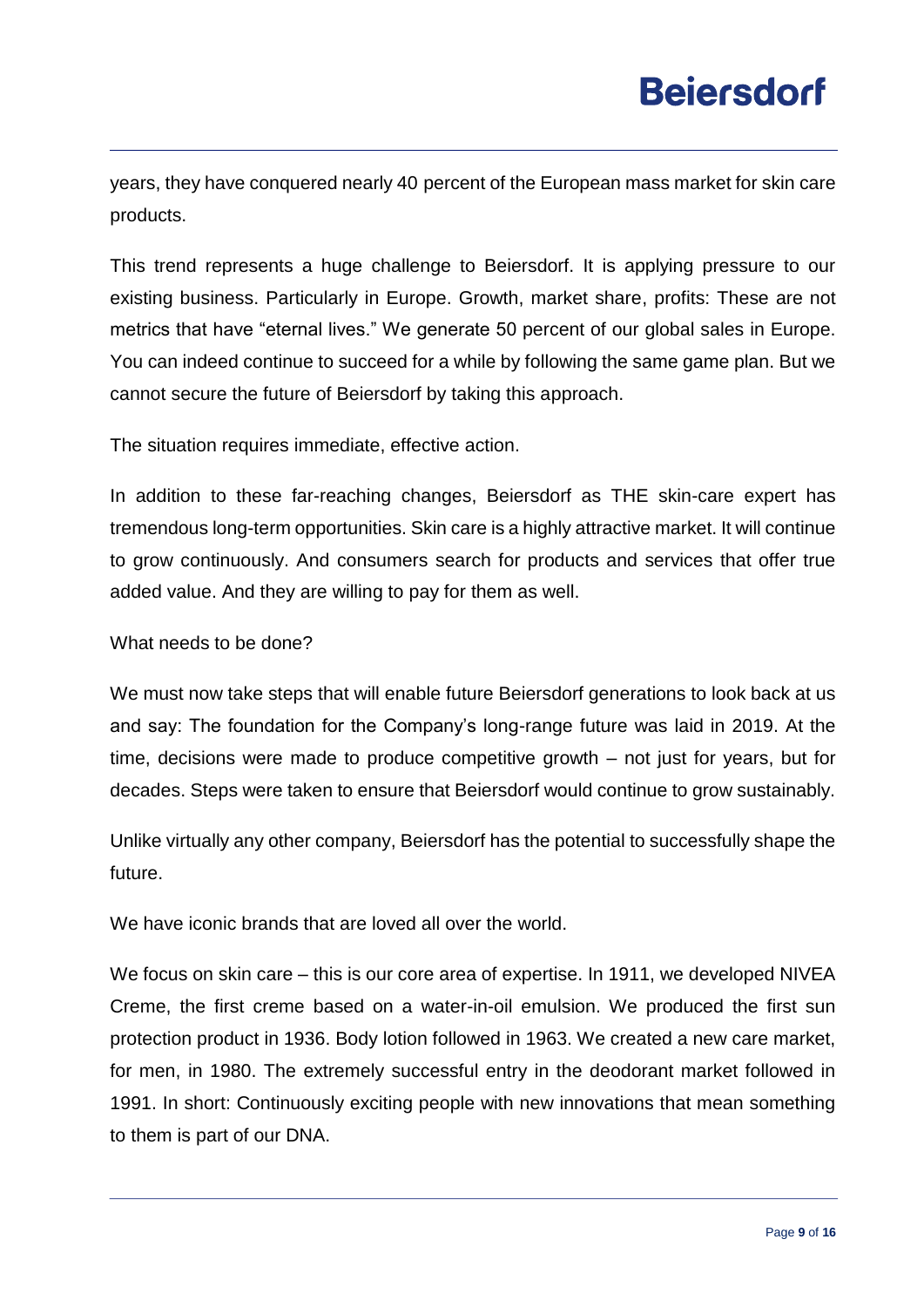We are interested in long-term success, not a quick profit. We will remain on course because we believe in the correctness of our strategy. This is what has made us successful these many years – and this is the shared and deep conviction of the majority shareholder, the Supervisory Board, and the Executive Board.

Our balance sheet is strong. It enables us to take any action we need to take on our own. This is necessary if you want to be successful over the long term. The best example of this is our current decision to invest €70 million to €80 million in growth initiatives. We are shaping a successful future, and not stealing resources from the Company.

Not least: Emotionality means relationship. A relationship that people have with our brand. A relationship that our exceptional employees have with Beiersdorf. Our employees are passionate about their Company. And they know how to get people excited about our products.

#### What will we do?

We presented our plan at the end of February. It is a strategic program that we call C.A.R.E.+. It points us toward the future while reminding us of Beiersdorf's essential core.

C.A.R.E.+ is an acronym:

- C stands for courageous,
- A for aspiring,
- R for responsible,
- E for empathetic,
- and the plus sign means: This plan will make Beiersdorf stronger than ever before.

The goal with our strategy is

- to convince more and more people of our products and services,
- to significantly increase our growth and market penetration despite all of the changes we face in the entire market,
- and to create added value with high-margin products.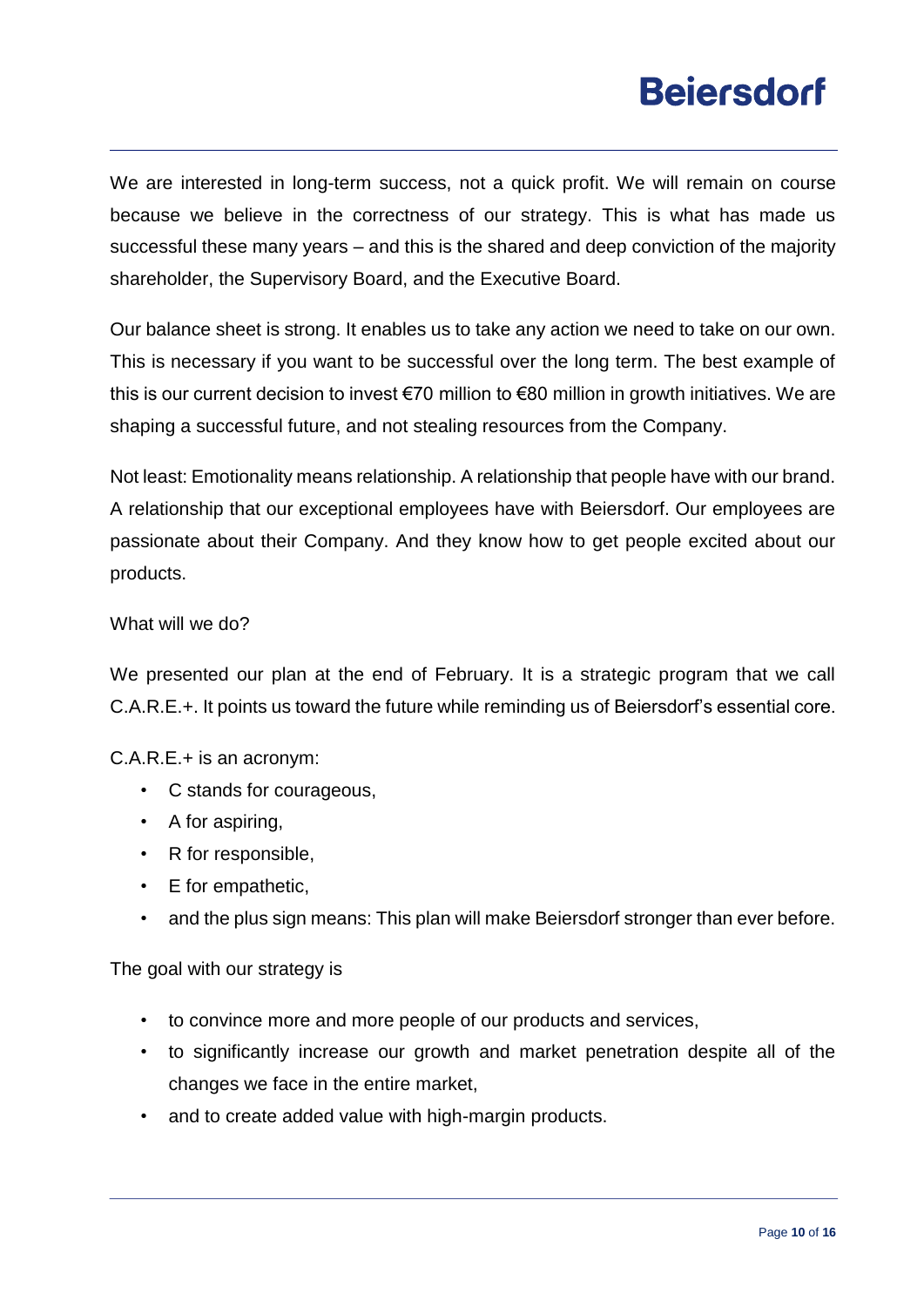With the help of C.A.R.E.+, we will grow competitively and sustainably. This is our commitment – and, yes, our responsibility.

The uncompromising implementation of C.A.R.E.+ is the top priority for me, the management team, and the entire organization. The program contains five strategic priorities.

- We intend to intensify and expand our direct contact with consumers. We can accomplish this only through digital means. For this reason, we must accelerate Beiersdorf's digitalization.
- We will find success where we can offer consumers added value: in the skin care segment. With powerful innovations. This has been our supreme skill for more than 100 years.
- We will significantly increase our presence in growth markets, entering new regions and business fields in the process.

This is our strategic plan for accelerating growth. The two other strategic priorities are:

- Continuous improvements in productivity. This is nothing more than a standard operating procedure for every well-managed company. Profitable growth is the foundation that we will use to finance the continued development of the Company. What makes us special is our pledge to reinvest the resources earned over the next few years in future growth.
- And a sustainability strategy that adds value for society. I will return to this topic in a few minutes.

Ladies and gentlemen,

I would now like to present some growth initiatives and innovations that illustrate the approach we are taking.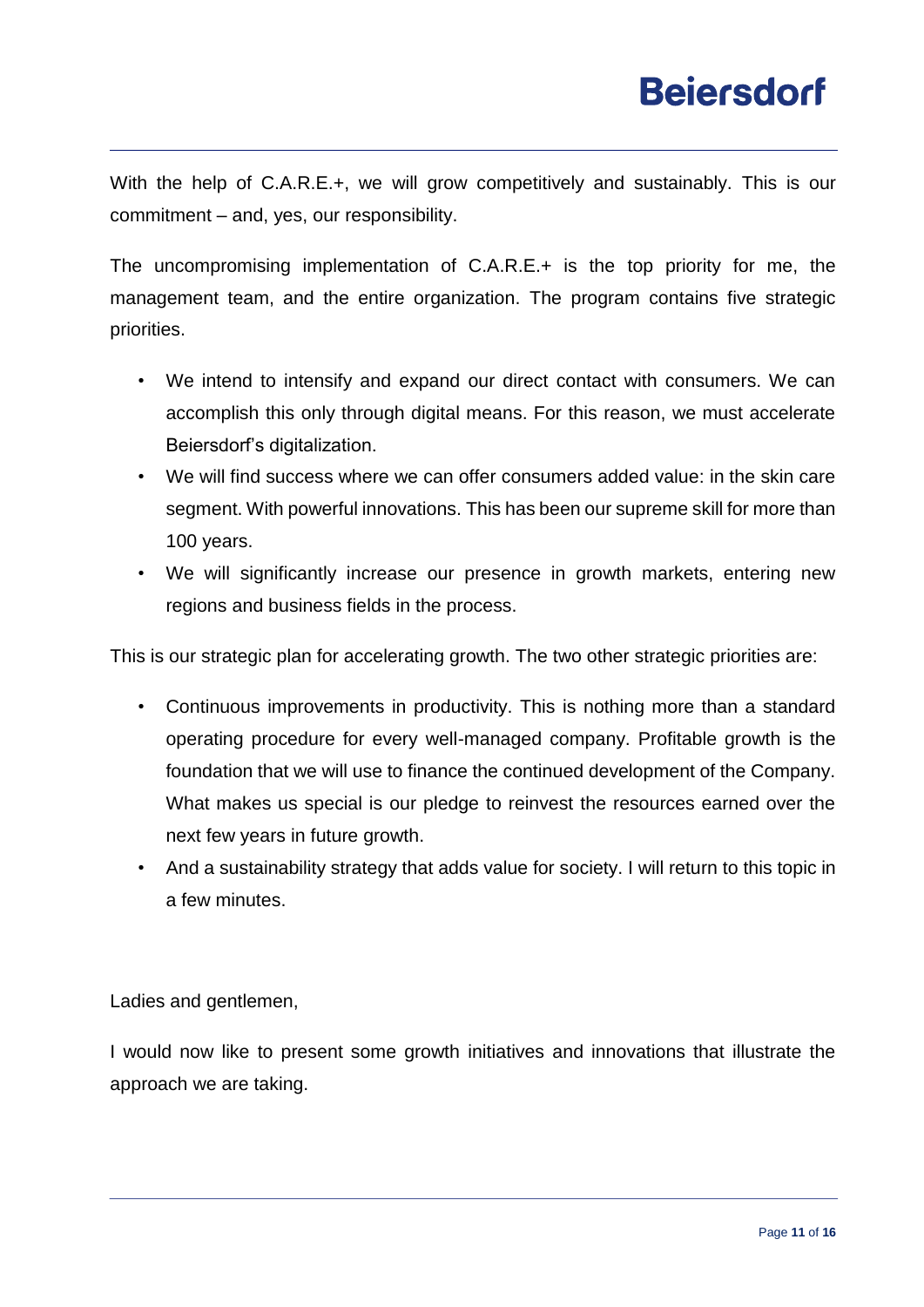I'm particularly proud of this first example because I'm convinced that it represents another breakthrough in Beiersdorf's research and product history and will serve as a blueprint for future innovation. The new product addresses a skin problem that affects half of the world's female population: hyperpigmentation.

For 11 years, we carried out research and testing, rejected what didn't work and kept plugging away. Now, we finally have a result. We have identified an active ingredient that will help millions of people combat irregular skin pigmentation: Thiamidol<sup>®</sup>. This active ingredient, which has been patented in important key countries, reduces melanin production – an effect that has been clinically proven – and gives the skin a more even complexion.

Other product innovations reaching the market in 2019 and promising high growth potential include:

- The NIVEA Hyaluron Cellular Filler that we introduced in the first quarter. It is designed in particular for the skin needs of women who are 60 and older, visibly reducing age spots within four weeks.
- For the second quarter, our new products include NIVEA MEN Sensitive Balsam, a face-care product for men with beards. After all, we have seen the return of the three-day beard. The balsam nourishes shaved and unshaved men's skin, and it does not leave behind any fatty residues.

As you see, consumer needs are becoming more individual. We will have to create opportunities to gain a better understanding of these needs in the future and to meet them by offering the right products. Digitalization is creating a tremendous opportunity. We are currently working with leading skin experts and data scientists to develop a digital ecosystem that can use artificial intelligence to create individual, dynamic and holistic skin analyses – exclusively for every consumer. As a result, the consumer can find the product that exactly suits his or her skin type with the help of personalized recommendations.

In addition to innovations, C.A.R.E.+ focuses on successfully expanding business in growth regions. It makes sense at this point to take a moment and outline the history of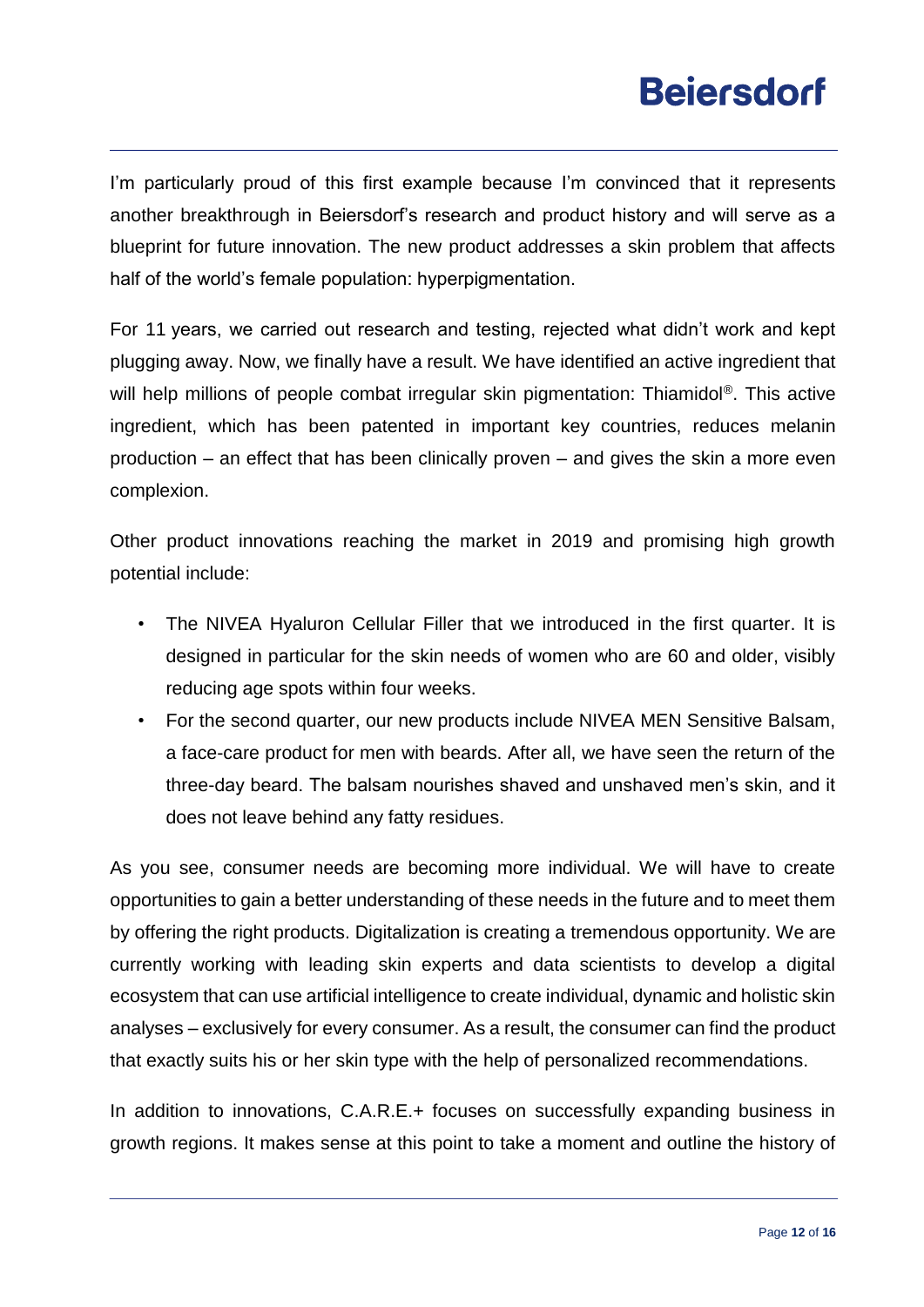Beiersdorf in India. This example will show you just how dynamically we can generate profitable growth in developing countries. You have to be locally relevant. And you have to energetically set up your business. Just as we did in India.

We succeeded in lifting our net sales in India from the low tens of millions to more than €130 million. This represents a sevenfold increase. And we are already the No. 2 for deodorants and body care in this country of more than 1 billion people. We even occupy the top spot when it comes to state-of-the-art retail and e-commerce, the two most dynamic channels. We increased the number of points of sale fivefold, to 400,000. And our Indian subsidiary posted a profit just five years after being established, that is, beginning in 2016.

How did we pull it off?

Like many growth markets, NIVEA has a high level of brand recognition and a very good image even if its market penetration has been rather limited up until now. This is an ideal foundation for activation.

We assembled a strong local team here. This team then carefully analyzed the market and consumer expectations. The brand was then positioned in accordance with local needs rather than global standards. The focal point was the brand's local relevance. We then created our own research and development unit that enables us to develop tailored products. We also set up a local supply chain. This was something we needed in order to make our products affordable and available everywhere.

This success story shows us just how much we can grow also outside Germany and Europe. Today, our revenue share in growth markets is 43 percent. Each European spends an average of €9 on Beiersdorf products. But half of the people in the world spend less than 10 euro cents per capita on them. The growth potential of all of our brands cannot be overestimated.

To get this business moving globally, we have been expanding in growth markets since 2012 – with locally developed business strategies like the one in India. New additions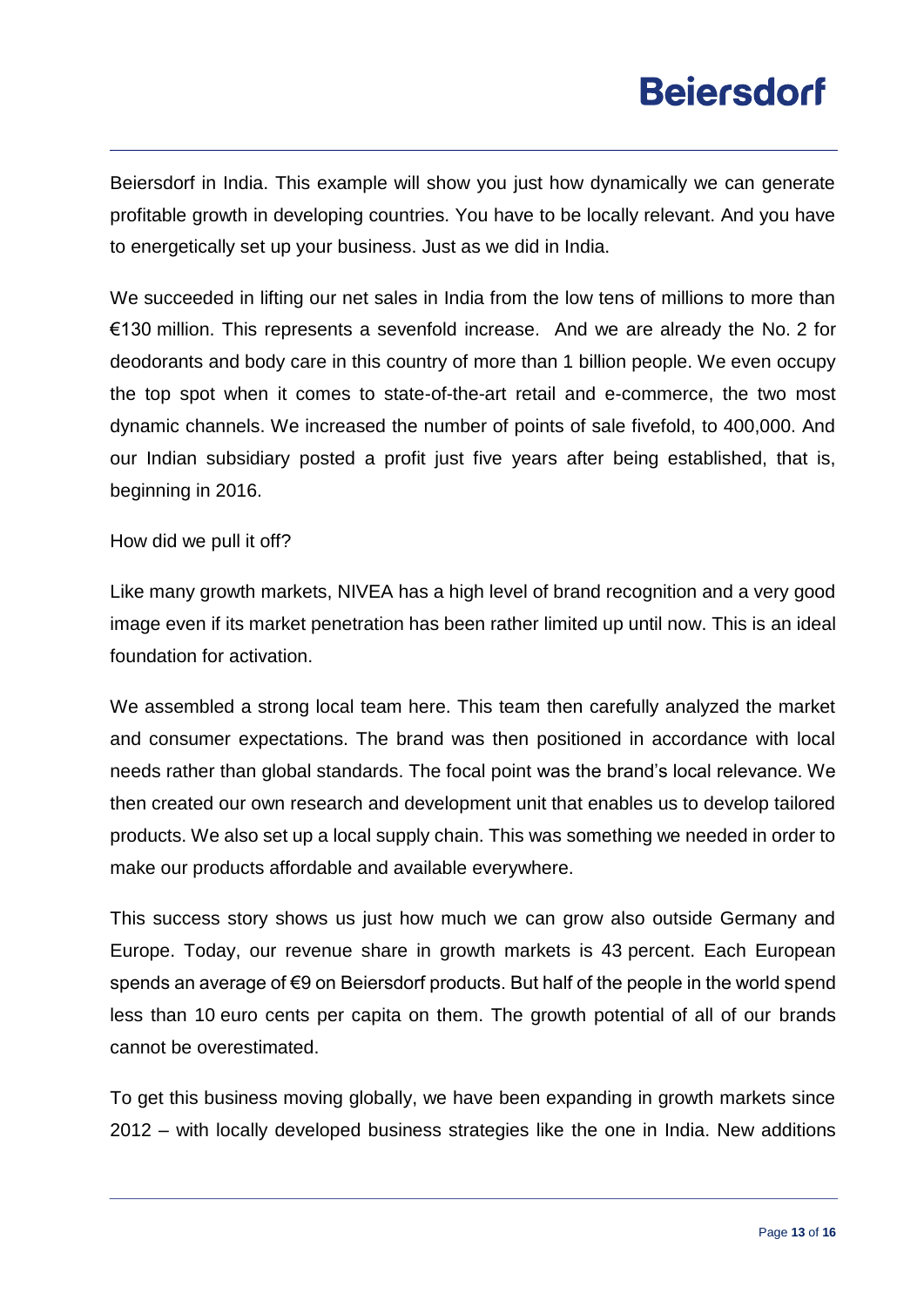include our subsidiaries in Ghana, Nigeria, Saudi Arabia, Egypt, and Pakistan. We plan to establish subsidiaries in Bangladesh and Myanmar this year. Through these alone, we will reach an additional 800 million people.

In China, Beiersdorf has two different realities. La Prairie and tesa have been successful there for years. But the wider consumer business of NIVEA and Slek has not lived up to our expectations.

In light of this situation, we recently decided to evaluate strategic options related to the Slek hair care business, an operation we acquired 10 years ago.

In addition, we will also invest more than €10 million in a new innovation center for skin care in Shanghai. It will become the headquarters of research and development for eastern and northeastern Asia and enable us to also develop locally relevant innovations for China.

China has enormous potential, particularly for brands like NIVEA and Eucerin. But China also requires a lot of patience. We will have this patience.

So much for our business propects.

C.A.R.E.+ also represents another dimension of our commitment: sustainability and social responsibility. We offer more than 20,000 high-quality jobs around the world. We invest continuously in solutions that will minimize the impact of our business activities on the environment. We take consumers' needs seriously. We play an active role in the communities and neighborhoods where we work. In the past years, we gave a name to these activities: "We care." We even achieved some of the goals we set in the three areas of "Products," "Planet," and "People" ahead of schedule. We will achieve the other goals this year.

As part of C.A.R.E.+, we are working on a comprehensive new strategy on sustainability.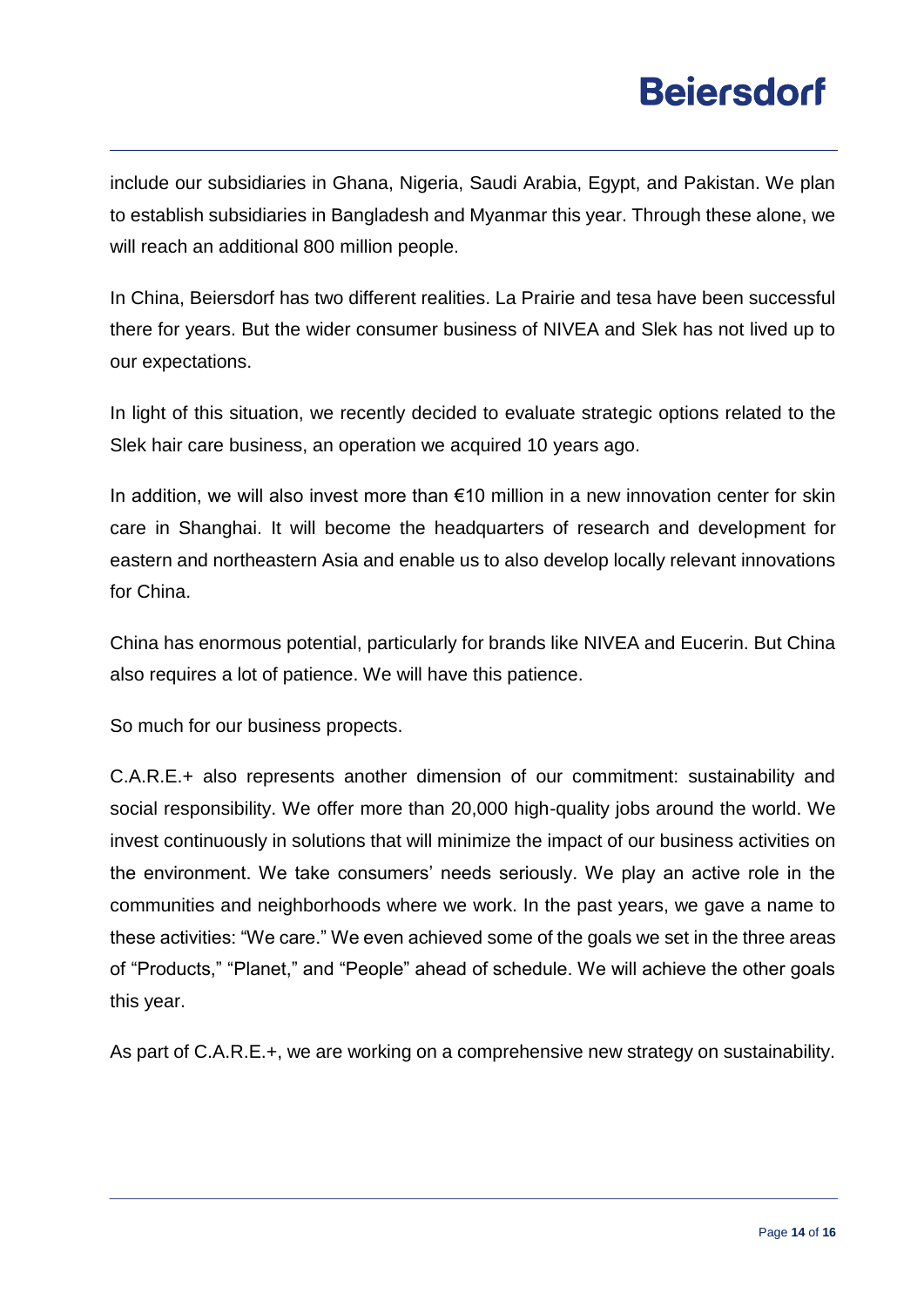Let's be clear about one thing: One of the biggest challenges the cosmetic industry is facing is the usage of plastic. At the end of 2015, Beiersdorf decided to forgo the use of scrub particles made of plastic in our products. But we must take many more steps:

We have made two pledges:

- First, we will ensure by 2025 that 100 percent of our packaging is recyclable, compostable or reusable.
- Second, we plan to increase the proportion of recycled materials in our plastic packaging in Europe to 25 percent by 2025 as well.

Specifically: We will introduce the first bottles made of recycled PET in a few months. Other steps will follow at the end of 2019.

Sustainability is one of the most important expectations that consumers have. This is an obligation for us. Sustainability is an integral element of innovation. The entire business process must be adapted to these criteria if we are to move forward. It starts with R&D, continues in purchasing and does not end once we reach production. We are not just prepared to take this step. We will also invest significantly more money in coming years in order to lay a strong foundation for sustainability in the entire Company.

Ladies and gentlemen. dear shareholders,

- C.A.R.E.+ will lay the foundation for a successful future.
- C.A.R.E.+ underscores our willingness to invest.
- C.A.R.E.+ underscores our willingness to change.

The world and the consumer are changing. That's why we also have to change - the management team and the employees. We must become faster, simpler, more agile. These will be key aspects of a renewed corporate culture.